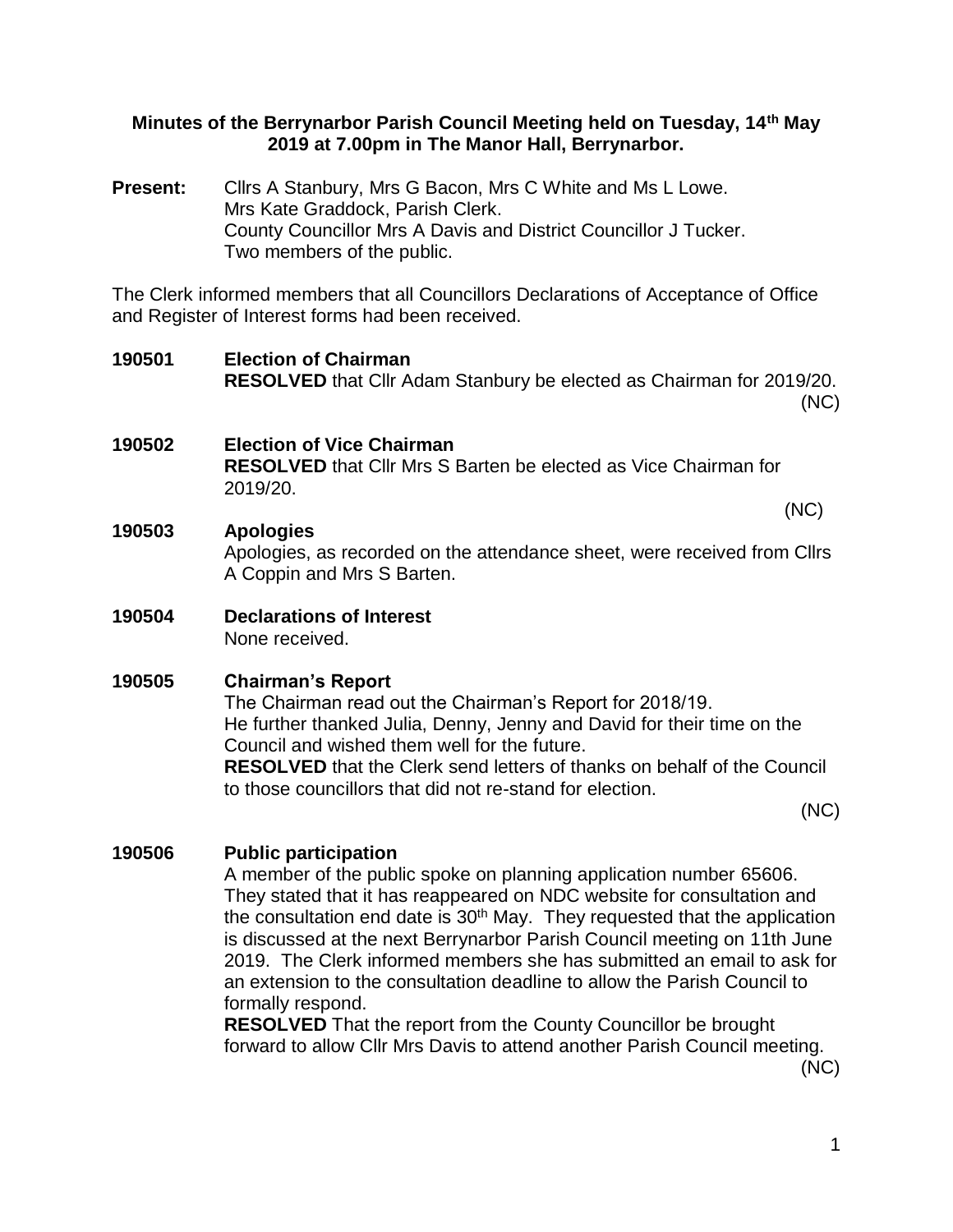|        |                                                                                                                                                                                                                                                              | RESOLVED that the report be received and noted.                                                                                                                                                                                                                                                                                        |      |
|--------|--------------------------------------------------------------------------------------------------------------------------------------------------------------------------------------------------------------------------------------------------------------|----------------------------------------------------------------------------------------------------------------------------------------------------------------------------------------------------------------------------------------------------------------------------------------------------------------------------------------|------|
| 190508 | (NC)<br><b>Co-option</b><br>Members were informed that no applications were received. Cllr Ms<br>Lowe requested larger notices for the notice boards. The Clerk also<br>informed members she would request an advert to be placed in the next                |                                                                                                                                                                                                                                                                                                                                        |      |
|        |                                                                                                                                                                                                                                                              | Berrynarbor Newsletter.<br><b>RESOLVED</b> that the information be received and noted and the Co-option<br>is put on the Agenda for 11 <sup>th</sup> June 2019.                                                                                                                                                                        |      |
| 190509 | <b>Minutes</b>                                                                                                                                                                                                                                               | <b>RESOLVED</b> that the minutes of 9 <sup>th</sup> April 2019 be confirmed as a correct<br>record and signed by the Chairman.                                                                                                                                                                                                         | (NC) |
|        |                                                                                                                                                                                                                                                              |                                                                                                                                                                                                                                                                                                                                        | (NC) |
| 190510 |                                                                                                                                                                                                                                                              | The General Power of Competence<br><b>RESOLVED</b> that Berrynarbor is eligible to adopt The General Power of<br>Competence with two thirds of members being elected at the Election on<br>2 <sup>nd</sup> May 2019 the Clerk being a qualified Clerk, therefore, the Council<br>confirms it will use the General Power of Competence. |      |
|        |                                                                                                                                                                                                                                                              |                                                                                                                                                                                                                                                                                                                                        | (NC) |
| 190511 |                                                                                                                                                                                                                                                              | <b>Standing Orders</b><br>Members were circulated the Standing Orders prior to the meeting and<br>they were available on the website.<br><b>RESOLVED</b> that the Council's Standing Orders be approved and adopted<br>with no amendments.                                                                                             |      |
|        |                                                                                                                                                                                                                                                              |                                                                                                                                                                                                                                                                                                                                        | (NC) |
| 190512 | <b>Financial Regulations</b><br>Members were circulated the Financial Regulations prior to the meeting<br>and they were available on the website.<br><b>RESOLVED</b> that the Council's Financial Regulations be approved and<br>adopted with no amendments. |                                                                                                                                                                                                                                                                                                                                        |      |
| 190513 |                                                                                                                                                                                                                                                              | <b>Asset Register</b>                                                                                                                                                                                                                                                                                                                  | (NC) |
|        | Members were circulated the Council's Asset Register prior to the<br>meeting.<br><b>RESOLVED</b>                                                                                                                                                             |                                                                                                                                                                                                                                                                                                                                        |      |
|        | 1.                                                                                                                                                                                                                                                           | that the Asset Register be amended to include the shed in the<br>recreation field and the basketswing is deleted as it was donated to<br>the School.                                                                                                                                                                                   |      |
|        | 2                                                                                                                                                                                                                                                            | That subject to the amendments above the Asset register he                                                                                                                                                                                                                                                                             |      |

The Report from Cllr Mrs A Davis is attached to these minutes as

**190507 County Councillor report**

Appendix 1.

2. That subject to the amendments above, the Asset register be approved.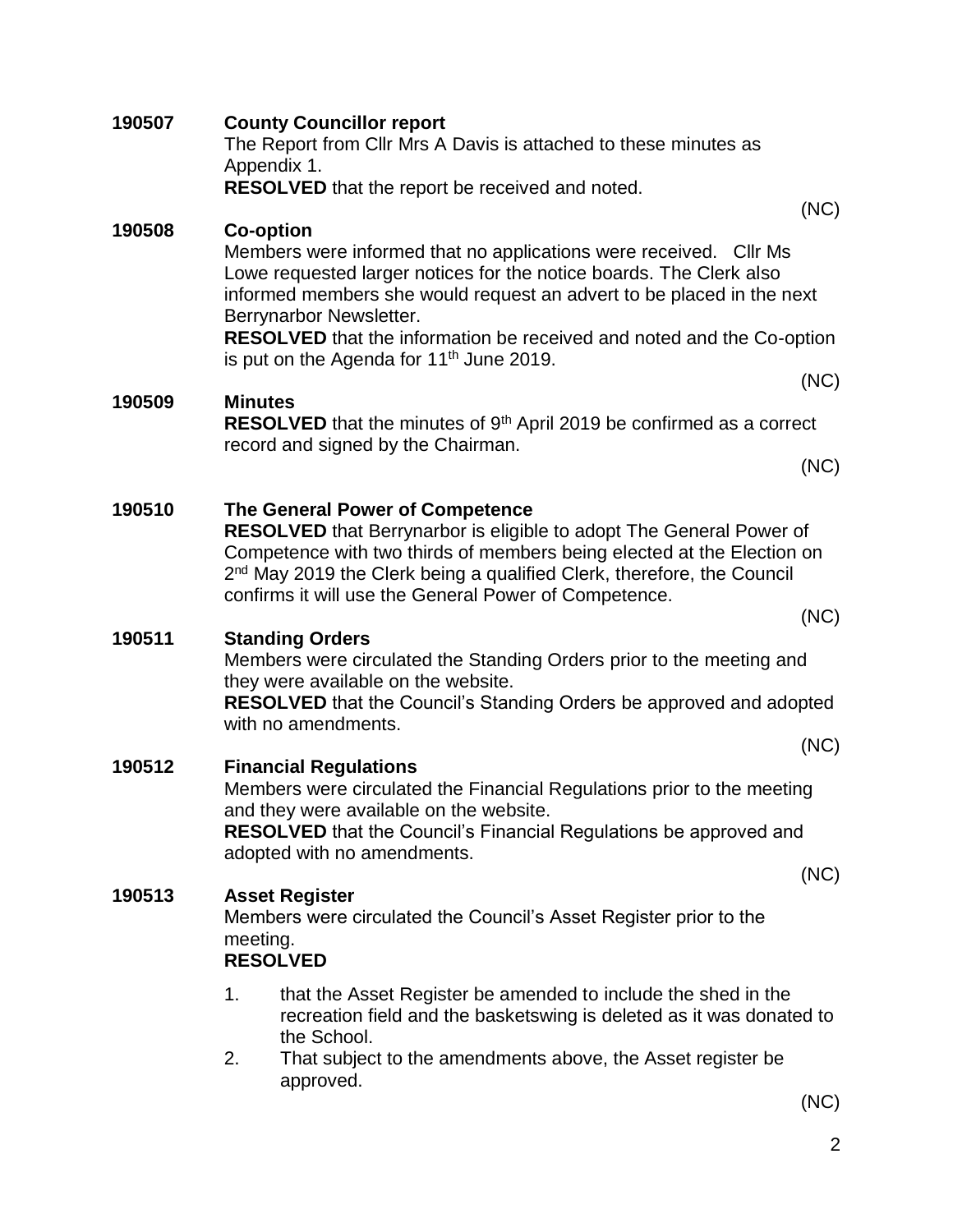## **190514 Code of Conduct**

Members were circulated the Code of Conduct, prior to the meeting. **RESOLVED** that the Members' Code of Conduct be approved with no amendments.

#### **190515 Representatives**

Members appointed the following representatives:

- **a) Footpath Officer**: Cllr Claire White
- **b) Deputy Footpath Officer:** Cllr Gemma Bacon
- **c) Dog Exercise Area** Cllr Claire White
- **d) Highway Liaison Officer and Tree Warden:** Cllr Adrian Coppin and Cllr Adam Stanbury
- **e) Emergency Plan Officer**: Cllr Adrian Coppin
- **f) Councillor to check invoices for payment:** Cllr Lesley Lowe
- **g) Combe Martin & District Tourism Association**: Cllr Lesley Lowe
- **h) Berrynarbor Manor Hall Committee**: to be assigned.
- **i) Play Area Inspections:** Cllr Gemma Bacon
- **j) Finance Working Party:** Cllr Sian Barten, Cllr Adam Stanbury and Gemma Bacon.
- **k) Personnel Working Party:** Cllr Sian Barten, Cllr Adam Stanbury and Cllr Gemma Bacon.
- **l) Planning Lead:** Cllr Gemma Bacon

### **RESOLVED**

- 1. That the appointments as detailed above are approved and a review is held after 3 months.
- 2. That the Clerk contact Mrs J Fairchild to enquire whether she would be happy to submit reports to the Council on the Manor Hall.

(NC)

(NC)

## **190516 Governance RESOLVED** that the item be deferred until the meeting on 11<sup>th</sup> June 2019.

(NC)

#### **190517 Reports**

- **a) Police** None received.
- **b) District Council**

Cllr Stanbury welcomed Cllr Joe Tucker to the meeting. Cllr Tucker reported that there is to be a new administration at North Devon Council which would most likely be Liberal Democrats and Independents. Committees would now be politically balance which is something that has not been in place for the past 8 years.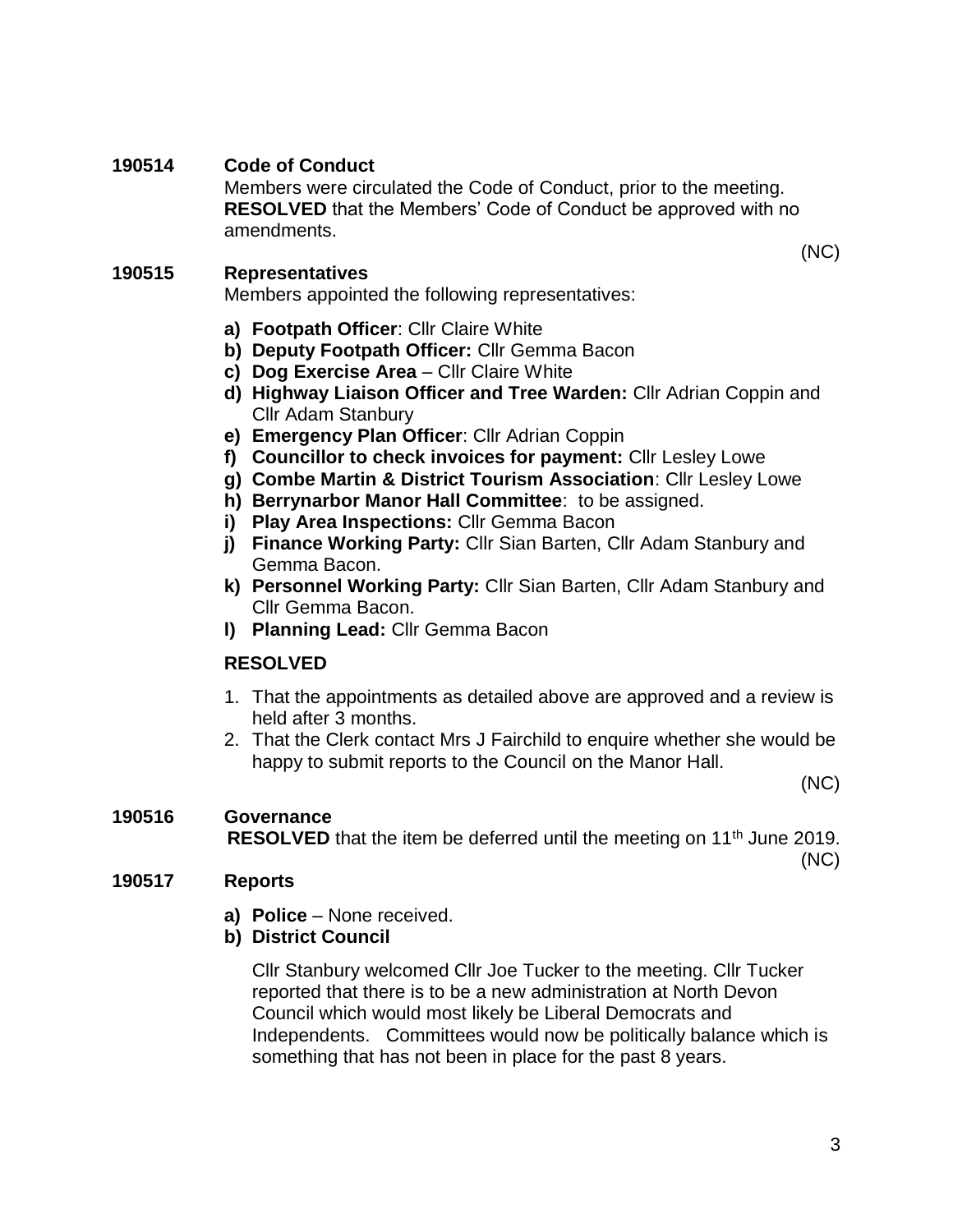He raised concerns over the speed of the traffic at Berry Down Cross (Stowford straight) and asked the Council to consider discussing this matter at a future meeting.

He reported that North Devon Council Planning Enforcement had around 400-500 outstanding cases in North Devon at one time but this has now been decreased due to extra staffing. He told the Council that if there are any concerns over enforcement cases then to contact him and he could investigate the issue.

He further informed members that there would be a Code of Conduct training for members on 4th June 2019. The Clerk asked Cllr Tucker to ask the District Council if they could hold an additional training session as spaces were only limited to 3 per Council. He agreed that all members could receive training and would take the point back to North Devon Council.

- **c) Play Area Inspections** No defects. There was a discussion on where the new bench was to be sited and that it should not be placed in the same area.
- **d) Manor Hall** Members wished to congratulate the Manor Hall Committee on the redecoration of the Hall.
- **e) Footpaths Report** No report received.
- **f) Dog Exercise Area** Members discussed the option requested by Berry in Bloom for a Wild Flower area. Members felt this would be a great addition to the Dog Exercise area.
- **g) Meetings/events attended by Councillors and Clerk** Cllr Stanbury reported that he was invited and attended the inauguration of the new Vicar and that he found the event to be most interesting and welcomed the family to the community.

**RESOLVED** that the reports be received and noted.

#### **160518 Planning**

No Planning Applications were received.

The Clerk informed the Committee that she had received a Planning Application (No: 65606) however it was too late to be discussed as public notice was not given, therefore she had requested an extension to the consultation period to allow the application to be discussed at Committee.

#### **160519 Planning Decisions**

Members were informed of the following decision: 65844 Erection of an Agricultural Contractors and General Agricultural storage building (additional plans) at Kendra, Hagginton Hill, Berrynarbor, Ilfracombe. Approval.

**RESOLVED** that the decision notice be received and noted.

(NC)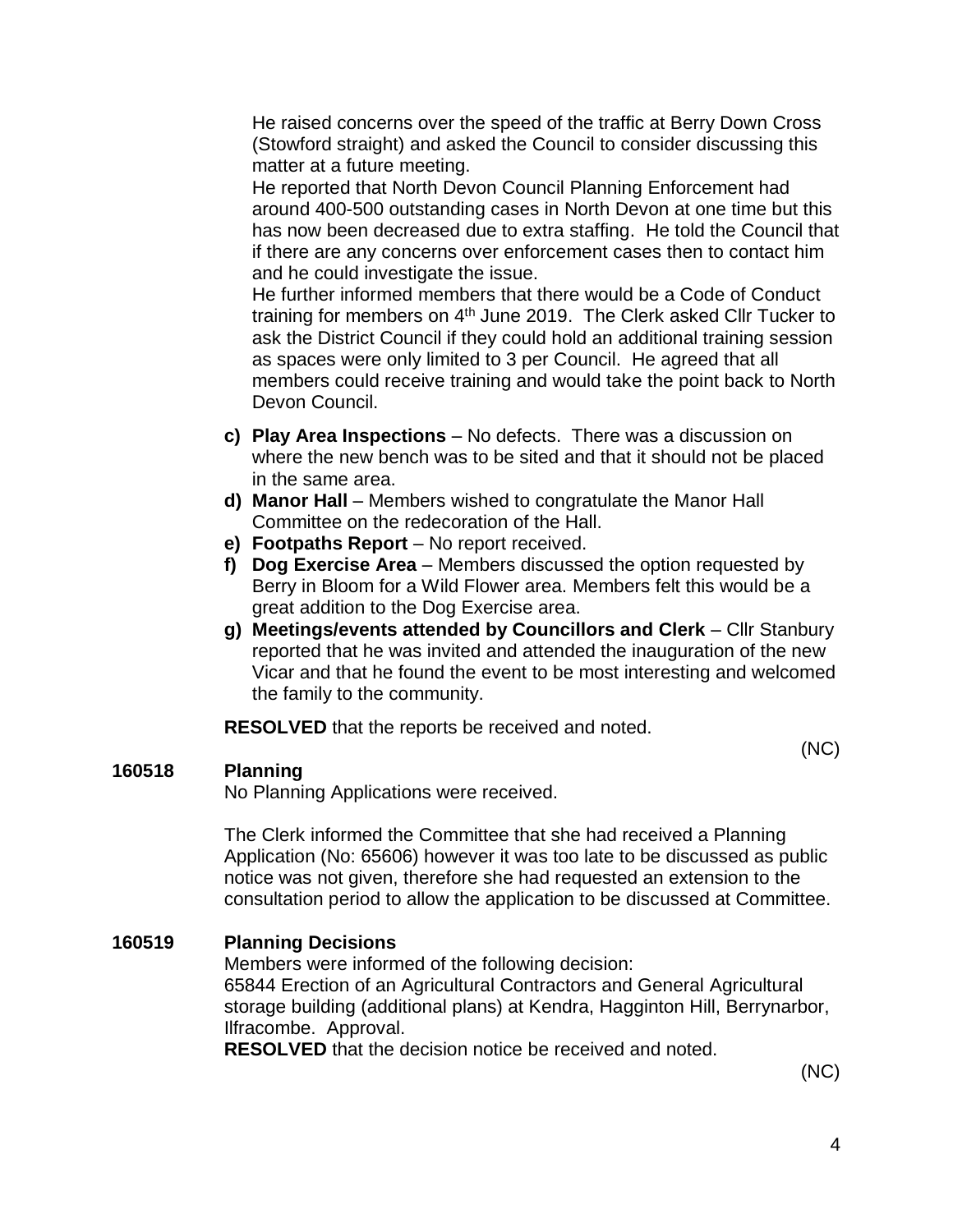#### **160520 Grass Cutting**

Cllr Stanbury reported that Berrynarbor School was having difficulty funding the grass cutting. Members felt that more information was needed to assess the situation and it was

**RESOLVED** that the Clerk writes to Berrynarbor School to request further information.

#### **160521 Benches**

A request was submitted to the Council for a bench to be sited somewhere central in the village (preferably by the bus shelter or near to the church steps) in memory of the requestors family, who were residents in the village for more than 50 years. Members felt this would be a great addition however, suggested that he bench could be placed outside The Manor Hall for everyone to use as there is limited space in near to the bust shelter or Church steps.

**RESOLVED** that the Clerk writes to the request to formally suggest that they write to The Manor Hall Committee to request permission to site the bench outside the Hall and that the Council would support this application.

(NC)

(NC)

#### **190522 Litterbin**

Members were circulated quotations for the replacement of the litterbin at Pitt Hill. Members discussed the type of litterbin that should be sited and it was agreed that it should be an exact replacement, however, a claim should be submitted to the Insurance Company.

**RESOLVED** that the Clerk submit a claim for the replacement of the Litterbin and an exact replacement is purchased and installed.

(NC)

(NC)

#### **190523 Insurance**

Members were reported that the Council's insurance was for renewal from 1 st June 2019.

**RESOLVED** that the Council's insurance be approved for £995.00 through Came and Company.

#### **190524 Grants**

Members considered the grant applications as deferred from the previous meeting.

#### **Berrynarbor Preschool**

**RESOLVED** that £100.00 be donated towards an outside blackboard for Berrynarbor Preschool. It was felt that the Council could not financially contribute to consumables but were happy to support improvement and educational activities for the Preschool.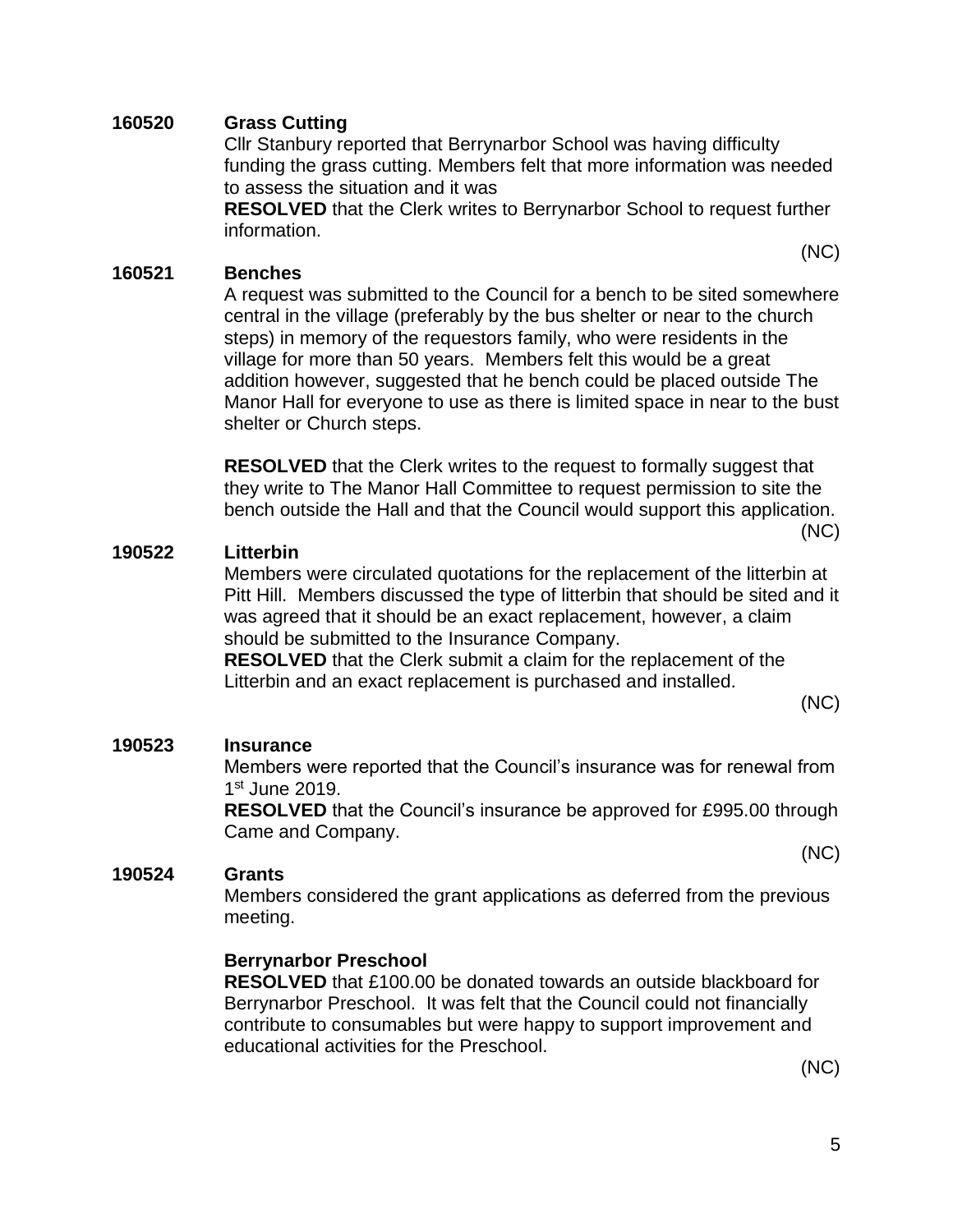## **Berrynarbor Newsletter**

There was a discussion regarding the possibility of charging for postage of the newsletter, paying for the newsletter and fundraising events.

Members also suggested investigating the possibility of reducing printing costs but also publishing the newsletter on Fundraising. Lowering printing costs. Putting online

**RESOLVED** that £250.00 be donated towards the Berrynarbor Newsletter and that the Clerk writes to the Editor to suggest that advert pages be inserted to help generate income, however, the Council are happy to give any support in relation to the newsletter and gaining sponsorship for the advertisement pages.

## **Berry in Bloom**

**RESOLVED** that the request for a wild flower area n Claudes Garden be declined, but a space in the Dog Exercise area be offered and that the Clerk writes to the organisation for additional details as to what level of grant the group are requesting and for what purpose.

(NC)

(3.1)

## **190525 Councillor Training**

Members were circulated a letter received from Fremington Parish Council on Councillor training opportunities.

**RESOLVED** That Cllr Ms Lesley Lowe attend the Planning and New Councillor Training at a cost of £30.00 per session.

(NC)

Members were unable to attend the date for the planning training but were interested in receiving specific planning training.

**RESOLVED** that the Clerk enquire as to the price for planning training for Berrynarbor Parish Council.

(NC)

## **190526 Payments and Receipts**

Members considered the following list of payments and receipts todate:

## **PAYMENTS**

| May salaries                          | £716.54 (Net) |
|---------------------------------------|---------------|
| <b>HMRC PAYE</b>                      | £179.20       |
| <b>Clerk's Expenses</b>               | £73.76        |
| <b>Toilet Cleaning March</b>          | £100.00       |
| Came and Company - Insurance          | £995.00       |
| Fremington Parish Council, printing   | £9.95         |
| Berrynarbor CE, Artwork               | £45.00        |
| <b>DALC</b> renewal                   | £196.49       |
| Manor Hall - Defib training hall hire | £13.00        |
| Total:                                | £2,328.94     |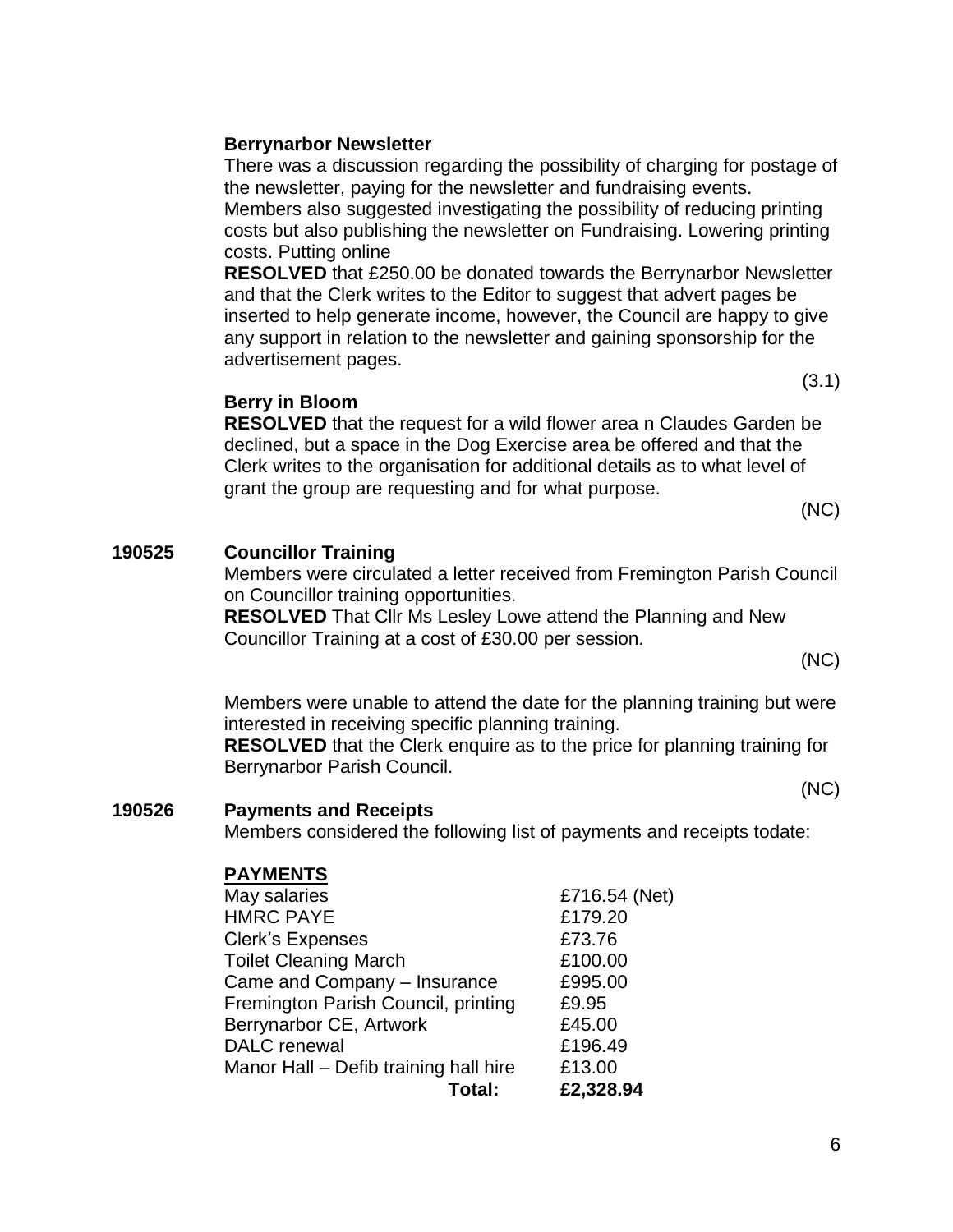## **RECEIPTS**

| Total:                                          | £9,847.65 |
|-------------------------------------------------|-----------|
| North Devon Council (Precept, 1 <sup>st</sup> ) | £8,772.17 |
| HMRC, VAT reclaim                               | £374.83   |
| North Devon Council (toilet grant)              | £700.00   |
| Interest                                        | £0.65     |

**RESOLVED** that payments totalling £2,328.94 and receipts totally £9,847.65 be approved and that the Bank Reconciliation be approved and the balances confirmed as £27,540.28 as at  $12<sup>th</sup>$  May 2019.

(NC)

## **190527 Part B – Exclusion of Press and Public**

**RESOLVED** that under section 1(2) of the Public Bodies (Admission to Meetings) Act 1960 that the public and press be excluded from the meeting for the following item as it involves the likely disclosure of confidential information.

(NC)

## **190528 ICO Correspondence** The Clerk gave a verbal report on a request from the ICO regarding a member of the public and that she had responded to the request. **RESOLVED** that the information be received and noted.

(NC)

Meeting ended at 9.05pm.

Signed ……………………………………………. Dated …………………………………..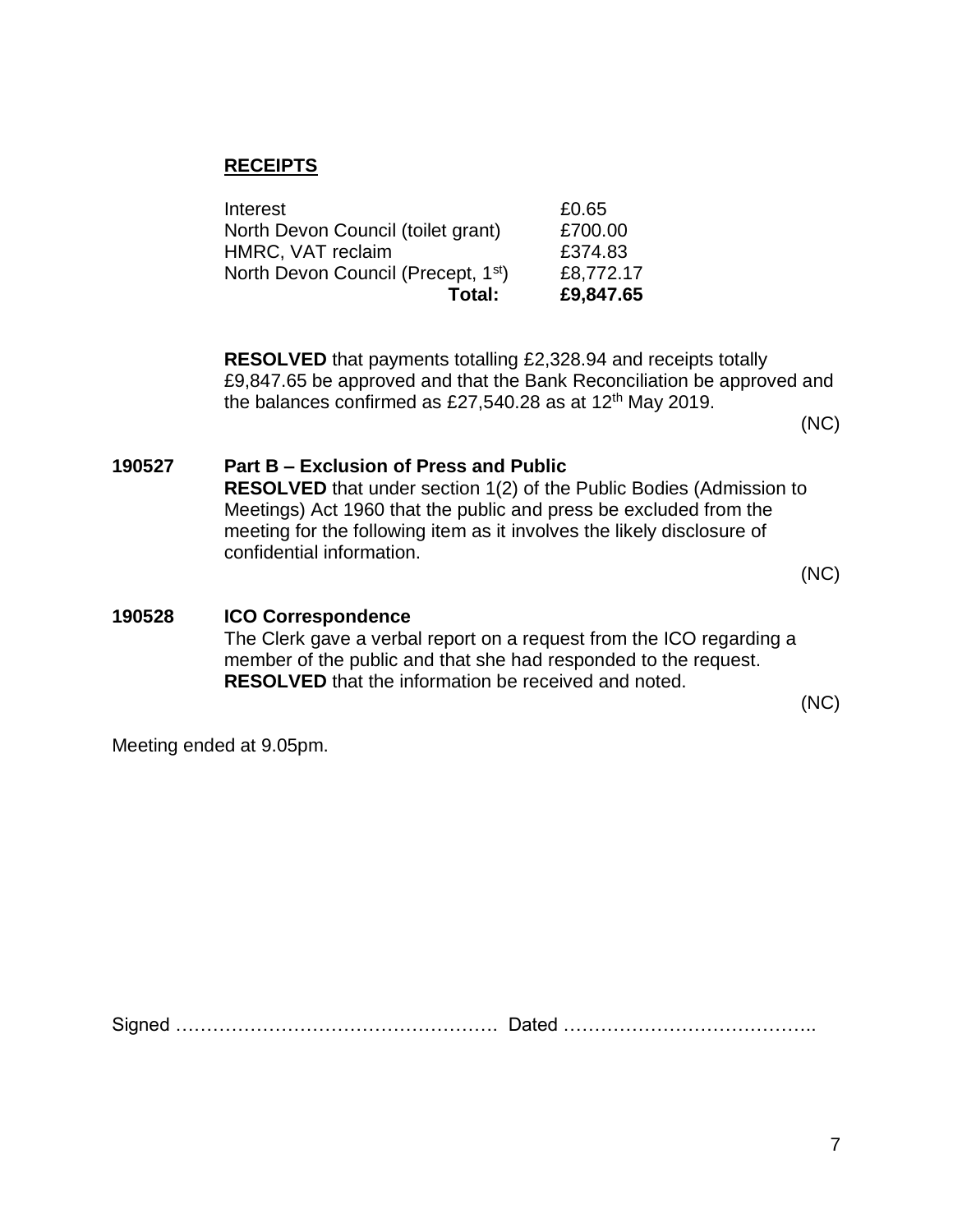## **Appendix 1**

## **Berrynarbor Parish council**

## **County Councillors Report**

#### **May 2019**

#### **A361 North Devon Link Road update – Pedestrian Cycle Crossings at Bishops Tawton and Landkey and Advanced Planting Works**

Progress on the North Devon Link Road improvement is going well - planning permission has been granted, there were no objections to the Compulsory Purchase of land, and the tender process has started. However there are three items outstanding as a result of the planning permission or the consultations we have carried out.

Planning conditions set out the need for advance planting along sections of the route one year prior to the start of works in 2020 so that the planting can mature *before* the existing planting is removed as part of the main works. DCC will now award the contract (up to a value of £500k) so these essential works can begin.

There have been concerns regarding the proposed improvement of the Bishop's Tawton roundabout and pedestrian/cycle facilities. As result a more detailed consultation was undertaken. A review of the results of the consultation was undertaken and recognising that any structure will have an impact on residents the recommended option is an underpass. Several suggestions from the consultation have been taken forward for incorporation into the preferred option, such as high-quality lighting and landscaping. We will now progress with the submission of a planning application, begin land acquisition and ultimately tender for the roundabout improvements and underpass.

Landkey Parish Council suggested at the planning stage for the main scheme that there should be a segregated pedestrian crossing at Landkey Junction when it is upgraded to a roundabout. Having reviewed this suggestion it is felt that the provision of a pedestrian/cycle facility at Landkey Junction is in line with the ambition to remove, where possible, all uncontrolled pedestrian crossings. As such we are proceeding with an options appraisal for a segregated walking/cycling footbridge at Landkey Junction, again we will be submitting a planning application, begin land acquisition and tender when a preferred option emerges.

#### **A3123- Long Lane**

Good news -I am delighted to have secured funding for the resurfacing of this essential route, £300k has been made available for this works, when I have dates will let you know.

#### **Local highway update**

Today I had a tour of the Parish with Highway officer to look at various issues I have identified recently. We will report any potholes we came across however it would be very helpful if you would remind residents that it is much quicker to get things sorted if they would be kind enough to report them on line